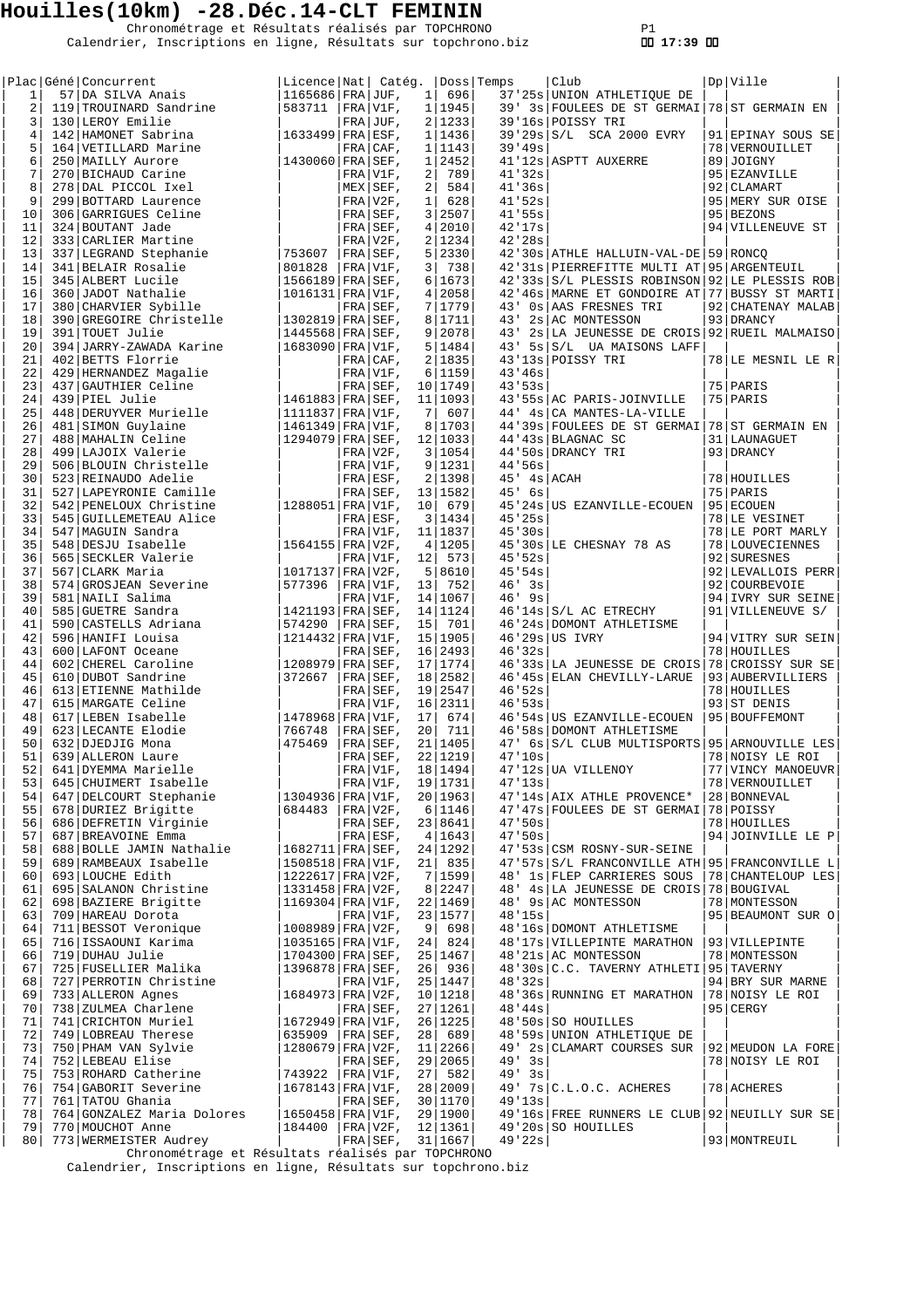Chronométrage et Résultats réalisés par TOPCHRONO P2 Calendrier, Inscriptions en ligne, Résultats sur topchrono.biz  **17:39** 

|     | Plac Géné Concurrent            | Licence   Nat   Catég.   Doss   Temps |              |                 |           |     |            | Club                                           |    | Dp   Ville          |
|-----|---------------------------------|---------------------------------------|--------------|-----------------|-----------|-----|------------|------------------------------------------------|----|---------------------|
| 81  | 776 TASSI Myriam                |                                       | FRA V2F,     |                 | 13 1809   |     | 49'24s     |                                                |    | 02 SOISSONS         |
| 82  | 786 LEVEQUE Karine              | $1195125$ FRA V1F,                    |              |                 | 30 1465   |     |            | 49'31s AC MONTESSON                            |    | 78   MONTESSON      |
| 83  | 789 FAUGERON Elodie             | $1682897$ FRA SEF,                    |              | 32              | 677       |     |            | 49'35s US EZANVILLE-ECOUEN                     |    | 95 EZANVILLE        |
| 84  | 795 LEFORESTIER Elodie          |                                       | FRA SEF,     |                 | 33 2440   |     | 49'40s     |                                                |    | 93 ROMAINVILLE      |
| 85  | 796 AHMAMAD Khadija             | $1294575$ FRA V1F,                    |              |                 | 31   1213 |     |            | 49'41s LE CHESNAY 78 AS                        |    |                     |
| 86  | 799 ECOTIERE Laurence           | $1189102$ FRA V1F,                    |              |                 | 32 1629   |     |            | 49'41s US METRO TRANSPORT (                    |    | 92   SCEAUX         |
| 87  | 800 DE MIGUEL Ines              | $1385005$ FRA JUF,                    |              | 3               | 1209      |     |            | 49'41s LE CHESNAY 78 AS                        |    | 78 VERSAILLES       |
| 88  | 807 DELSERAY Isabelle           | $1359706$ FRA V2F,                    |              |                 | 14 2053   |     |            | 49'43s BONDOUFLE AC                            |    | 91 BONDOUFLE        |
| 89  | 811 PAQUET Agnes                |                                       | $FRA V2F$ ,  |                 | 15   1472 |     | 49'44s     |                                                |    | 75 PARIS            |
| 90  | 812 DONDON Veronique            | 1369712   FRA   V2F,                  |              | 16              | 993       |     |            | 49'44s CLUB ATHLETISME DE P 92 PUTEAUX         |    |                     |
| 91  | 820 BOITA Helene                |                                       | $FRA SEF$ ,  |                 | 34 2355   |     | 49'49s     |                                                |    | 78 HOUILLES         |
| 92  | 825 MOREL Denise                |                                       | FRA V1F,     |                 | 33 2175   |     | 49.54s     |                                                |    | 93 ROMAINVILLE      |
| 93  | 826 CROCHEMORE Marie            |                                       | FRA SEF,     |                 | 35   1524 |     | 49'56s     |                                                |    | 93 MONTREUIL        |
|     |                                 |                                       |              |                 |           |     |            |                                                |    |                     |
| 94  | 832 QURIS JACOPE Sylvie         |                                       | $FRA SEF$ ,  |                 | 36 1512   |     | 49.58s     |                                                |    | 78 CHATOU           |
| 95  | 834 LIGER Isabelle              | $1216555$ FRA V1F,                    |              | 34              | 956       |     |            | 49'58s AC BEAUCHAMP                            |    | 95 ST PRIX          |
| 96  | 839 LIERE Celine                | $1366890$ FRA V1F,                    |              | 35              | 818       | 50' |            | 3s VILLEPINTE MARATHON                         |    | 77   MITRY MORY     |
| 97  | 841 VERMOOTE Gwendoline         | $ 1182755 $ FRA $ JUF$ ,              |              | $\overline{4}$  | 949       | 50' |            | 4s S/L ES VALLEE D'EURE 27 VERNON              |    |                     |
| 98  | 850 MATHEY Isabelle             | $1665760$ FRA $V2F$ ,                 |              |                 | 17 2089   | 50' |            | 9s ES SARTROUVILLE                             |    | 78   SARTROUVILLE   |
| 99  | 851 GALVE Sylvie                |                                       | $FRA V2F$ ,  |                 | 18 1360   |     | 50'10s     |                                                |    | 78 CARRIERES SUR    |
| 100 | 853 DAVID Isabelle              | 429619                                | $ FRA V2F$ , |                 | 19 1466   |     |            | 50'13s AC MONTESSON                            |    | 78   MONTESSON      |
| 101 | 857 COEUGNET COEUGNET Pascale   | $ 1206951 $ FRA $ V2F$ ,              |              | 20 <sup>1</sup> | 958       |     |            | 50'15s EA CERGY PONTOISE AT 95 CERGY           |    |                     |
| 102 | 858 JOLLY Christine             | $1635901$   FRA   V2F,                |              | 21              | 830       |     |            | 50'15s S/L FRANCONVILLE ATH                    |    |                     |
| 103 | 859 DECHERAT Valerie            | $1175397$ FRA V2F,                    |              | 22              | 682       |     |            | $50'16s$ $S/L$ AC ETRECHY                      |    | 91 ETRECHY          |
| 104 | 862 LOUANNOUGHI Laila           |                                       | $FRA V1F$ ,  |                 | 36 2000   |     | 50'16s     |                                                |    | 92   SEVRES         |
| 105 | 866 MAILLIARD Charlotte         |                                       | $FRA V1F$ ,  |                 | 37 2113   |     | 50'16s     |                                                |    | 78   SARTROUVILLE   |
| 106 | 868 BASLE Sandrine              | 1093702   FRA   SEF,                  |              | 37              | 762       |     |            | 50'18s   CA GROUPE GONESSE VI   95   LOUVRES   |    |                     |
| 107 | 876 DUBAYLE Laurence            | 461954                                | $FRA V1F$ ,  | 38              | 707       |     |            | 50'31s DOMONT ATHLETISME                       |    | 95 SEUGY            |
| 108 | 882 ZERARI Aicha                | 636591                                | $ FRA V1F$ , | 39              | 827       |     |            | 50'33s VILLEPINTE MARATHON                     |    | 93 VILLEPINTE       |
| 109 | 886 SALHI Taissir               |                                       | FRA SEF,     |                 | 38 2270   |     | 50'37s     |                                                |    | 78 CARRIERES SUR    |
|     |                                 |                                       |              |                 | 40   1891 |     |            |                                                |    |                     |
| 110 | 888 DION Valerie                | $1423448$ FRA V1F,                    |              |                 |           |     |            | 50'40s CLUB ATHLETISME DE P                    |    | 92 PUTEAUX          |
| 111 | 892 GORET Stephanie             | $1567700$   FRA   SEF,                |              | 39              | 820       |     |            | 50'50s VILLEPINTE MARATHON                     |    |                     |
| 112 | 895 GONCALVES Elisete           | $1665894$ FRA V1F,                    |              |                 | 41   1741 |     |            | 50'53s ES SARTROUVILLE                         |    | 78   SARTROUVILLE   |
| 113 | 899 GIREME Christiane           | 559084                                | $ FRA V2F$ , |                 | 23 2091   |     |            | 50'57s FOULEES DE ST GERMAI                    |    | 78 MAISONS LAFFIT   |
| 114 | 902 LEMESLE Catherine           | 420539                                | $FRA V2F$ ,  |                 | 24   1730 |     |            | 51' 1s PLM CONFLANS                            |    | 78 CONFLANS STE H   |
| 115 | 905 ROGIER Sophie               | $1653224$   FRA   ESF,                |              |                 | 5 1207    |     |            | 51'15s LE CHESNAY 78 AS                        |    |                     |
| 116 | 910 BRIDOUX Corrine             | $1456657$ FRA V2F,                    |              |                 | 25 2039   |     | 51'21s     |                                                |    | 77   NOISIEL        |
| 117 | 912 ETTIGHOFFER Annick          |                                       | $FRA V2F$ ,  |                 | 26 2287   |     | 51'23s     |                                                |    | 78 CARRIERES SUR    |
| 118 | 920 NOBLETZ Corinne             |                                       | $FRA V2F$ ,  |                 | 27 1087   |     | 51'24s     |                                                |    | 78 ORGEVAL          |
| 119 | 924 THERET Marilyn              |                                       | $FRA SEF$ ,  |                 | 40 2453   |     | 51'27s     |                                                |    | 78 TRAPPES          |
| 120 | 925 DESMICHELS Sabrina          |                                       | $FRA V1F$ ,  |                 | 42 1868   |     | 51'28s     |                                                |    | 78 CONFLANS STE H   |
| 121 | 927 TERNUS Evelyne              |                                       | FRA V3F,     | $\mathbf{1}$    | 2397      |     | 51'28s     |                                                | 94 | THIAIS              |
| 122 | 930 LITTRE Celine               | $1469453$ FRA SEF,                    |              |                 | 41   1738 |     |            | 51'30s S/L UA MAISONS LAFF                     |    | 78   MAISONS LAFFIT |
| 123 | 931 DONARS Tatiana              | $1178139$ FRA V1F,                    |              |                 | 43 2388   |     |            | 51'30s VILLEPINTE MARATHON                     |    | 93 VILLEPINTE       |
| 124 | 937 SOURZAT Marie               |                                       | FRA V2F,     |                 | 28 1123   |     | 51'34s     |                                                |    | 78 VERSAILLES       |
| 125 | 940 CAHU Francoise              | $1129475$ FRA V2F,                    |              | 29              | 1652      |     |            | $51'37s$ $S/L$ CA ERMONT                       |    | 95 BESSANCOURT      |
| 126 | 941 ARNOULD Sabine              | $1576130$ FRA V1F,                    |              | 44              | 778       |     |            | 51'38s SO HOUILLES                             |    | 78 HOUILLES         |
| 127 | 943 SAUNIER Anna                |                                       | FRA SEF,     |                 | 42 1174   |     | 51'40s     |                                                |    | 78 LE VESINET       |
| 128 | 944 ZITTE Laurence              | $ 1142621 $ FRA $ SEF,$               |              | 43              | 883       |     |            | 51'42s UNION NORD EST 95 A                     |    | 75 PARIS            |
| 129 |                                 |                                       |              |                 |           |     | 51'45s     |                                                |    | 78 LAINVILLE EN V   |
|     | 945 EDET Amelie                 | $ T190973 FRA SEF$ ,                  |              |                 | 44 1189   |     |            |                                                |    |                     |
| 130 | 950 RIPAUX Isabelle             | $ 1214717 $ FRA $ V1F$ ,              |              |                 | 45 9150   |     |            | 51'48s UNION SPORTIVE ALFOR 94 ALFORTVILLE     |    |                     |
| 131 | 952 DESSAIN Eve                 |                                       | FRA CAF,     | $\overline{3}$  | 1017      |     | 51'50s     |                                                |    | 78 HOUILLES         |
| 132 | 954 CHELIUS Margaux             |                                       | $FRA$ SEF,   |                 | 45 1030   |     |            | 51'51s STADE FRANCAIS                          |    | 75   PARIS          |
| 133 | 956 BANACHE Isabelle            |                                       | FRA SEF,     |                 | 46 668    |     | 51'51s     |                                                |    | 78 HOUILLES         |
| 134 | 962 ARMENGOL Valerie            | $1286095$ FRA V1F,                    |              |                 | 46 2140   |     |            | 52' 0s FOULEES DE ST GERMAI 95 HERBLAY         |    |                     |
| 135 | 963 TOUTAIN Karine              | $1649927$ FRA SEF,                    |              |                 | 47 615    |     |            | 52' 1s S/L CLUB ATHLETISME                     |    |                     |
| 136 | 964 LENGLET Nolwenn             |                                       | FRA SEF,     |                 | 48   1410 |     | $52'$ 4s   |                                                |    | 60 STE GENEVIEVE    |
| 137 | 972 HATET Estelle               |                                       | FRA V1F,     |                 | 47 2036   |     | $52'$ $8s$ |                                                |    | 78 HOUILLES         |
| 138 | 974 SARABIA Julie               |                                       | $FRA SEF$ ,  |                 | 49 1622   |     | $52'$ 9s   |                                                |    | 94 IVRY SUR SEINE   |
| 139 | 977 PINGUET Isabelle            | $1418809$ FRA V1F,                    |              |                 | 48 1780   |     |            | 52'11s CLUB ATHLETIQUE AUBE 78 AUBERGENVILLE   |    |                     |
| 140 | 980 FLORES Jessica Maya         |                                       | FRA SEF,     |                 | 50 861    |     | 52'13s     |                                                |    |                     |
| 141 | 981 RUAUX Sylvie                |                                       | FRA V1F,     |                 | 49 2365   |     | 52'13s     |                                                |    | 78   SARTROUVILLE   |
| 142 | 986 LAFONT Viviane              | 625657   FRA   $V2F$ ,                |              |                 | 30 758    |     |            | $52'18s$ $S/L$ AS ISSOU                        |    | 78 ECQUEVILLY       |
| 143 | 988 PIERRE Aurelia              |                                       | FRA SEF,     |                 | 51 2119   |     | 52'20s     |                                                |    | 75 PARIS            |
| 144 | 989 ROUSSEAU Martine            |                                       | FRA V2F,     | 31              | 649       |     | 52'20s     |                                                |    | 78   SARTROUVILLE   |
| 145 | 991 DEUFFA MOUKOUE Eliane       |                                       | CAM V1F,     |                 | 50 1719   |     | 52'21s     |                                                |    | 78 LE PECQ          |
|     | 146   994 CARBAJAL Auriane      |                                       | FRA SEF,     |                 | 52 1833   |     | 52'22s     |                                                |    | 95   ARGENTEUIL     |
| 147 | 995 SAINTRAPT Monika            | $1200843$ FRA SEF,                    |              |                 | 53 1533   |     |            | 52'22s CS HISPANO SUIZA (LA 78 CHATOU          |    |                     |
|     | 148 997 SITTLER Sylvie          | 499132   FRA   V1F,                   |              | 51              | 825       |     |            | 52'24s VILLEPINTE MARATHON                     |    | 93 VILLEPINTE       |
|     | 149 1001 LETIENNE Nathalie      | $1566647$ FRA V1F,                    |              |                 | 52 1846   |     |            | 52'30s UNION SPORTIVE ARGEN 95 ARGENTEUIL      |    |                     |
|     | 150   1008   DESSAIN Carole     |                                       | FRA V1F,     |                 | 53 1018   |     | 52'37s     |                                                |    | 78 HOUILLES         |
|     |                                 |                                       |              |                 |           |     |            |                                                |    |                     |
|     | 151   1011   LAURENT Celine     |                                       | FRA V1F,     |                 | 54 1040   |     | 52'39s     |                                                |    | 78 CARRIERES SUR    |
|     | 152 1016 BACON Veronique        |                                       | FRA V2F,     |                 | 32   1173 |     | 52' 42s    |                                                |    |                     |
|     | 153   1020   PACZUSZYNSKI Sonia | $1186269$ $ $ FRA $ $ V1F,            |              |                 | 55   1210 |     |            | 52'48s LE CHESNAY 78 AS                        |    |                     |
|     | 154   1022   MELIQUE Sara       |                                       | FRA SEF,     |                 | 54 1212   |     |            | 52'52s LE CHESNAY 78 AS                        |    |                     |
|     | 155   1024   BATAFOE Nina       | $1613856$ FRA SEF,                    |              |                 | 55 2309   |     | 52.53s     |                                                |    | 95   ARGENTEUIL     |
|     | 156   1026   YACOUBI Amel       | $1619748$ FRA V1F,                    |              |                 | 56 822    |     |            | 52'57s   VILLEPINTE MARATHON   93   VILLEPINTE |    |                     |
|     | 157   1027   VINET Dominique    | $1546411$ FRA $V2F$ ,                 |              |                 | 33   1824 |     |            | 52'59s UNION SPORTIVE ARGEN 95 ARGENTEUIL      |    |                     |
|     | 158   1033   KOPP Marielle      |                                       | FRA V1F,     |                 | 57 1442   |     | $53'$ 7s   |                                                |    | 92 BOIS COLOMBES    |
|     | 159   1035   MELCHOR Nathalie   |                                       | $FRA V1F$ ,  |                 | 58   1028 |     | $53'$ $8s$ |                                                |    | 78   MANTES LA VILL |
|     | 160   1039   PEREIRA Anna       | $ 1581339 $ FRA $ $ SEF,              |              |                 | 56 2232   |     |            | 53'12s USM MONTARGIS                           |    | $45$ AMILLY         |

Chronométrage et Résultats réalisés par TOPCHRONO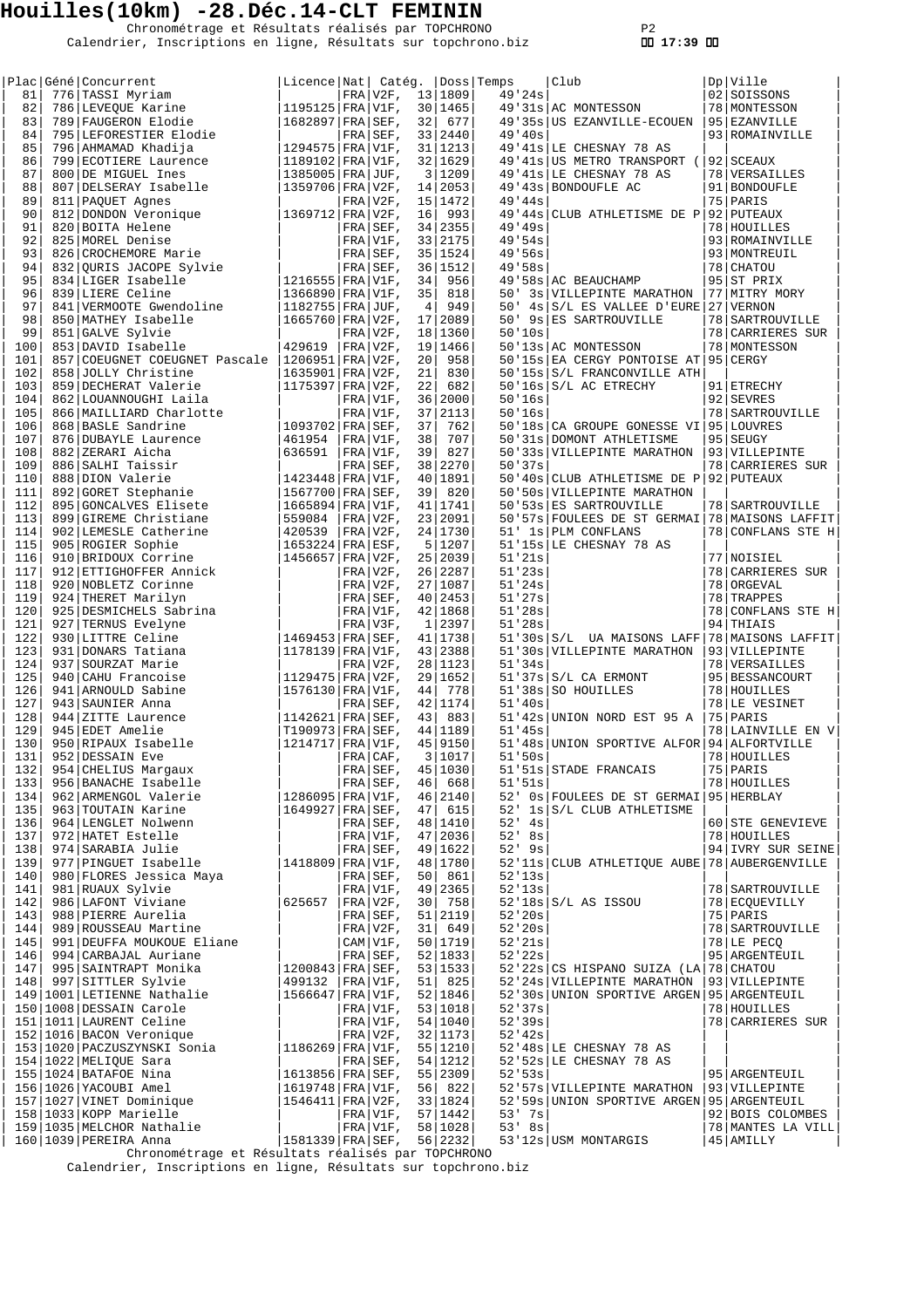Chronométrage et Résultats réalisés par TOPCHRONO P3 Calendrier, Inscriptions en ligne, Résultats sur topchrono.biz  **17:39** 

|  | Plac Géné Concurrent                                                                                                                                                                                    | Licence   Nat   Catég.   Doss   Temps |               |    |           |            | Club                                          | Dp Ville            |
|--|---------------------------------------------------------------------------------------------------------------------------------------------------------------------------------------------------------|---------------------------------------|---------------|----|-----------|------------|-----------------------------------------------|---------------------|
|  | 161   1041   MEROUANE Saliha                                                                                                                                                                            |                                       | FRA SEF,      |    | 57 2374   | 53'15s     |                                               | 78   SARTROUVILLE   |
|  | 162   1042   BAYEUX Elodie                                                                                                                                                                              |                                       | FRA SEF,      |    | 58 2373   | 53'15s     |                                               | 78   SARTROUVILLE   |
|  | 163 1046 SALPETRIER Claire                                                                                                                                                                              | 1124128 FRA V1F,                      |               |    | 59   1303 |            | 53'20s   CSM ROSNY-SUR-SEINE                  | 78 MOISSON          |
|  | $164 1047 $ QUIMBEL Aglae                                                                                                                                                                               | 616947  FRA V1F,                      |               |    | 60   1302 |            | 53'21s CSM ROSNY-SUR-SEINE                    | 78 BREUIL BOIS RO   |
|  | 165   1049   WARSZAWSKI Gaelle                                                                                                                                                                          | 1583835 FRA V1F,                      |               |    | 61   1848 |            | 53'22s UNION SPORTIVE ARGEN 95 ARGENTEUIL     |                     |
|  | 166 1054 LE BAIL Valerie                                                                                                                                                                                | T189388 FRA V1F,                      |               |    | 62 2259   | 53'29s     |                                               | 78 SARTROUVILLE     |
|  | 167   1055   DEVINOY Celine                                                                                                                                                                             | 678733                                | $ FRA JUF$ ,  |    | 5 1208    |            | 53'30s LE CHESNAY 78 AS                       |                     |
|  | 168   1060   FREITAS Helene                                                                                                                                                                             |                                       | FRA V1F,      |    | 63 1041   | 53'43s     |                                               | 95 ARGENTEUIL       |
|  | 169   1061   BOUVIER Marine                                                                                                                                                                             | 1226378   FRA   JUF,                  |               |    | 6 2180    |            | 53'44s ATHLETIC CLUB DE COL                   | 92 COLOMBES         |
|  | 170   1063   EL BEKRI Sara                                                                                                                                                                              |                                       | $MAR$ $SET$ , |    | 59 2120   | 53'50s     |                                               | 92 LA GARENNE COL   |
|  | 171   1066   FAUCHART Corine                                                                                                                                                                            |                                       | $FRA V2F$ ,   |    | 34 1659   | 53'53s     |                                               |                     |
|  | 172   1070   CORRUBLE Michele                                                                                                                                                                           | 1768884                               | $ FRA V3F$ ,  | 2  | 924       |            | 53'55s PLM CONFLANS                           | 78 ANDRESY          |
|  | 173   1072   VERNADAT Josiane                                                                                                                                                                           |                                       | FRA V2F,      |    | 35 1653   | 53'59s     |                                               | 78 VERSAILLES       |
|  | 174 1076 BESSON Sabine                                                                                                                                                                                  |                                       | $FRA SEF$ ,   |    | 60 1603   | $54'$ 9s   |                                               | 75   PARIS          |
|  | $1637270$ FRA V1F,<br>175   1079   DUPUY Stephanie                                                                                                                                                      |                                       |               |    | 64 2076   |            | 54'12s RUNNING ET MARATHON                    | 78 BOIS D ARCY      |
|  | 176   1081   ARANDA Manola                                                                                                                                                                              |                                       | $FRA V1F$ ,   |    | 65 2408   | 54'14s     |                                               | 94 VILLEJUIF        |
|  | $177 1082 $ HAVREZ Paule                                                                                                                                                                                |                                       | $FRA V2F$ ,   |    | 36 1756   | 54'14s     |                                               | 94 IVRY SUR SEINE   |
|  | 178   1084   NABIALEK BIDAN Karin                                                                                                                                                                       | 875043                                | FRA SEF,      | 61 | 951       |            | 54'16s SPN VERNON*                            | 27 VERNON           |
|  | 179   1085   CHARAA Kamelia                                                                                                                                                                             |                                       | FRA SEF,      | 62 | 901       | 54'21s     |                                               | 78 HOUILLES         |
|  | 180   1086   VIVIEN Catherine                                                                                                                                                                           |                                       | FRA V1F,      |    | 66 1202   | 54'23s     |                                               | 78 MEULAN           |
|  | 181   1087   DECUGNIERE Florence                                                                                                                                                                        |                                       | $FRA V1F$ ,   |    | 67 1716   | 54'23s     |                                               | 78 CARRIERES SUR    |
|  | 182   1088   SCHMIT Isabelle                                                                                                                                                                            |                                       | $FRA V2F$ ,   |    | 37 2062   | 54'24s     |                                               | 94 SUCY EN BRIE     |
|  | 183 1091 ROCHEFORT Fatiha                                                                                                                                                                               |                                       | FRA V1F,      |    | 68 2215   | 54'27s     |                                               | 78 LE VESINET       |
|  | 184   1094   PAUTRAT Sylvie                                                                                                                                                                             |                                       | FRA V2F,      |    | 38 2201   | 54'29s     |                                               | 95   PIERRELAYE     |
|  | 185   1098   NAVIER Alizee                                                                                                                                                                              | $ 1664234 $ FRA SEF,                  |               |    | 63 1353   |            | 54'31s SO HOUILLES                            |                     |
|  | 186 1100 LARZUL Selma                                                                                                                                                                                   | 1224182 FRA V2F,                      |               |    | 39 875    |            | 54'31s UNION NORD EST 95 A                    | 95 MARLY LA VILLE   |
|  | 187   1104   LENCLOS Monique                                                                                                                                                                            |                                       | FRA V3F,      |    | 3 9615    | 54'36s     |                                               | 94 CHEVILLY LARUE   |
|  | 188   1108   FUGEN Marie                                                                                                                                                                                |                                       | FRA SEF,      | 64 | 939       | 54'38s     |                                               | 64 USTARITZ         |
|  |                                                                                                                                                                                                         |                                       | $FRA SEF$ ,   |    | 65 1975   | 54'38s     |                                               | 92 VAUCRESSON       |
|  | 189 1111 GABORIT Delphine<br>190 1115 ZABA Monique                                                                                                                                                      | $ 1011651 $ FRA   V2F,                |               | 40 | 902       |            | 54'41s ATHLETIC BRUNOY CLUB                   | 91 BRUNOY           |
|  | 191 1116 ANDRONY Patricia                                                                                                                                                                               | $ 1348750 $ FRA   V2F,                |               |    | 41 1563   |            | 54'42s PLM CONFLANS                           | 78 CONFLANS STE H   |
|  | 192   1117   MAAMRI Nadia                                                                                                                                                                               |                                       | $FRA V1F$ ,   |    | 69 1150   | 54'3s      |                                               |                     |
|  | 193 1120 NICOLAS Caroline                                                                                                                                                                               |                                       | $FRA ESF$ ,   |    | 6 2214    | 54'49s     |                                               | 95 COURDIMANCHE     |
|  | 194   1121   CREYX Anne Marie                                                                                                                                                                           |                                       | FRA V1F,      |    | 70 1739   | 54'50s     |                                               | 77 CRECY LA CHAPE   |
|  | 195   1126   GUILLAUX Sylvie                                                                                                                                                                            | 1465762 FRA V1F,                      |               |    | 71   1351 |            |                                               | 78   HOUILLES       |
|  |                                                                                                                                                                                                         |                                       |               |    |           |            | 54'53s SO HOUILLES                            |                     |
|  | 196   1127   LEJEMBLE Annick                                                                                                                                                                            | 1232155 FRA V2F,                      |               | 42 | 961       |            | 54'54s PLM CONFLANS                           | 78 ANDRESY          |
|  | 197   1128   LAURENCE Angelique                                                                                                                                                                         |                                       | FRA SEF,      |    | 66 1510   | 54'54s     |                                               | 60 MARGNY LES COM   |
|  | 198 1131 QIAN Jie                                                                                                                                                                                       |                                       | $FRA SEF$ ,   |    | 67 1640   | 54.56s     |                                               | 92 LEVALLOIS PERR   |
|  | 199   1133   BEAUFILS Murielle                                                                                                                                                                          | $1546723$ FRA V1F,                    |               | 72 | 83        |            | $54'58s$ AS BOURSE                            |                     |
|  | 200   1135   LANGEVIN Charlene                                                                                                                                                                          |                                       | FRA ESF,      | 7  | 2012      | $55'$ $1s$ |                                               | 78 ACHERES          |
|  | 201   1137   LEGRAND Martine                                                                                                                                                                            |                                       | FRA V3F,      |    | 4 1978    | 55'<br>2s  |                                               | $77$ AVON           |
|  | 202 1139 SANTELLI Sandrine                                                                                                                                                                              |                                       | $FRA V1F$ ,   |    | 73 1535   | 55'<br>3s  |                                               | 78 HOUILLES         |
|  | $203 1140 $ JOLY Sylvie                                                                                                                                                                                 | $ 1655713 $ FRA $ $ SEF,              |               | 68 | 81        |            | 55' 4s AS BOURSE                              |                     |
|  | 204   1148   PELTIER Ophelie                                                                                                                                                                            | 1508923 FRA SEF,                      |               | 69 | 952       |            | 55'10s SPN VERNON*                            | 27   VERNON         |
|  | 205   1152   LANGEVIN Valerie                                                                                                                                                                           |                                       | FRA V1F,      |    | 74 2013   | 55'19s     |                                               | 78 ACHERES          |
|  | 206   1154   MERCIER Muriel                                                                                                                                                                             |                                       | $FRA V2F$ ,   | 43 | 744       | 55'20s     |                                               | 76 GOUPILLIERES     |
|  | 207   1155   PINTO Caroline                                                                                                                                                                             |                                       | $FRA ESF$ ,   |    | 8 1632    | 55'21s     |                                               | 77   PONTAULT-COMBA |
|  | 208   1156   CARRIERE Maud                                                                                                                                                                              |                                       | FRA ESF,      |    | 9 1633    | 55'21s     |                                               | 77   PONTAULT-COMBA |
|  | 209   1157   COLIN Cecilia                                                                                                                                                                              |                                       | FRA V1F,      |    | 75 1624   | 55'21s     |                                               | 78 HOUILLES         |
|  | 210   1158   JUTIER Veronique                                                                                                                                                                           |                                       | $ FRA V1F$ ,  |    | 76 1168   | 55'22s     |                                               |                     |
|  | 211   1160   NICOLAS Isabelle                                                                                                                                                                           |                                       | $ FRA V2F$ ,  |    | 44 2346   | 55'24s     |                                               | $95$ CERGY          |
|  | 212 1163 POIGNONEC Beatrice                                                                                                                                                                             | 1101027   FRA   V2F,                  |               |    | 45 2129   |            | 55'26s LA JEUNESSE DE CROIS 78 CROISSY SUR SE |                     |
|  | 213 1168 BACQUE Fabienne<br>214 1169 COLLIN Celine                                                                                                                                                      |                                       | $FRA V1F$ ,   |    | 77 1573   | 55'31s     |                                               | 92 GARCHES          |
|  |                                                                                                                                                                                                         | $ 1594974 $ FRA SEF,                  |               |    | 70 823    |            | 55'32s   VILLEPINTE MARATHON                  |                     |
|  |                                                                                                                                                                                                         | 1707198 FRA V1F,                      |               |    | 78 819    |            | 55'34s VILLEPINTE MARATHON                    |                     |
|  | 214 1169 COLLIN Celine<br>215 1171 GRILO Fatiha<br>216 1172 MICHAUX Martine<br>217 1175 GILLARD Catherine<br>217 1175 GILLARD Catherine                                                                 |                                       | FRA V3F,      |    | 5   619   | 55'34s     |                                               | $27$ EVREUX         |
|  |                                                                                                                                                                                                         |                                       | $FRA V2F$ ,   |    | 46 2569   | 55'37s     |                                               | 94 BRY SUR MARNE    |
|  |                                                                                                                                                                                                         |                                       | $FRA V1F$ ,   |    | 79 2141   | 55'38s     |                                               | 92 LEVALLOIS PERR   |
|  | 219   1177   GUINTRAND Sheherazade                                                                                                                                                                      |                                       | FRA V1F,      |    | 80 1777   |            | 55'40s CHATOU CROISSY ATHLE 78 CHATOU         |                     |
|  | 220   1180   LAUGIER Valerie                                                                                                                                                                            |                                       | FRA V1F,      |    | 81   1241 | 55'43s     |                                               | 78 HOUILLES         |
|  | 221   1183   MAINTZERT Jackie                                                                                                                                                                           |                                       | FRA V3F,      |    | 6  659    | 55' 47s    |                                               | 93 MONTFERMEIL      |
|  | 222 1201 RADIGUE Christine                                                                                                                                                                              |                                       | FRA V2F,      |    | 47 1764   | 56'16s     |                                               | 78 HOUILLES         |
|  | 223 1216 JEAU Marie Christian                                                                                                                                                                           | 443792   FRA   V3F,                   |               |    | 7 755     | 56' 47s    |                                               | 92 SURESNES         |
|  | 224   1218   PIAZZA Oliviana                                                                                                                                                                            |                                       | FRA V2F,      |    | 48 1795   | 56' 47s    |                                               | 95 ARGENTEUIL       |
|  | 225   1219   TAILLEUR Caroline                                                                                                                                                                          |                                       | FRA SEF,      |    | 71 2530   | 56' 48s    |                                               | 95 FREMAINVILLE     |
|  |                                                                                                                                                                                                         |                                       |               |    | 72 1690   | 56'50s     |                                               | 92 LEVALLOIS PERR   |
|  | 226   1222   CHASSEUR Tatiana<br>227   1223   RIPARI Christelle<br>228   1225   BREARD Delphine<br>229   1226   ANGELO Marie   1040338   FRA   V2F,<br>229   1226   ANGELO Marie   1040338   FRA   V2F, |                                       |               |    | 82 2137   | 56'51s     |                                               | 78 HOUILLES         |
|  |                                                                                                                                                                                                         |                                       |               |    | 73 2135   | 56'51s     |                                               | 37 GENILLE          |
|  |                                                                                                                                                                                                         |                                       |               |    | 49 1462   |            | 56'52s AC MONTESSON                           | 78 CROISSY SUR SE   |
|  | 230   1228   DA SILVA PINTO Beatrice                                                                                                                                                                    |                                       | FRA V1F,      |    | 83   1569 | $57'$ 0s   |                                               | 91 ST MAURICE MON   |
|  | 231   1233   WEHRLE Peggy                                                                                                                                                                               |                                       | $FRA$ SEF,    |    | 74   2394 | $57'$ 0s   |                                               | 95 CORMEILLES EN    |
|  | 232 1234 LUDOVIC Chloe                                                                                                                                                                                  |                                       | FRA SEF,      |    | 75 1670   | 57' Os     |                                               | 95 ERAGNY SUR OIS   |
|  | 233 1239 JOURDAINNE Celine                                                                                                                                                                              | 1721587 FRA SEF,                      |               |    | 76 1299   |            |                                               |                     |
|  | 234   1241   CALZARELLI Wiaam                                                                                                                                                                           |                                       | FRA SEF,      |    | 77   2444 | 57'14s     | 57'12s   CSM ROSNY-SUR-SEINE                  | 95   ARGENTEUIL     |
|  |                                                                                                                                                                                                         |                                       |               |    |           |            |                                               |                     |
|  | 235 1242 LASSADE Marilyne                                                                                                                                                                               |                                       | $FRA V2F$ ,   | 50 | 78        |            | $57'17s$ AS BOURSE                            |                     |
|  | 236   1243   SIMON Aline   252191   FRA   V4F,<br>237   1247   MENARD Arnela   FRA   SEF,<br>238   1249   SARI Caroline   1157931   FRA   V2F,                                                          |                                       |               |    | 1 1522    |            | 57'17s CLAMART COURSES SUR   92 CLAMART       |                     |
|  |                                                                                                                                                                                                         |                                       |               |    | 78 2566   | 57'23s     |                                               | 78   HOUILLES       |
|  |                                                                                                                                                                                                         |                                       |               |    | 51 927    |            | 57'25s C.C. TAVERNY ATHLETI 95 SAINT LEU LA F |                     |
|  | 239 1250 FOURNERIE Marie Dorothee                                                                                                                                                                       |                                       | $ FRA V1F$ ,  |    | 84 1724   | 57:27s     |                                               | 91 SACLAY           |
|  | 240 1252 DE SAINT OURS Gislaine                                                                                                                                                                         |                                       | $ FRA SEF$ ,  |    | 79 1061   | 57'30s     |                                               | 92 RUEIL MALMAISO   |

Chronométrage et Résultats réalisés par TOPCHRONO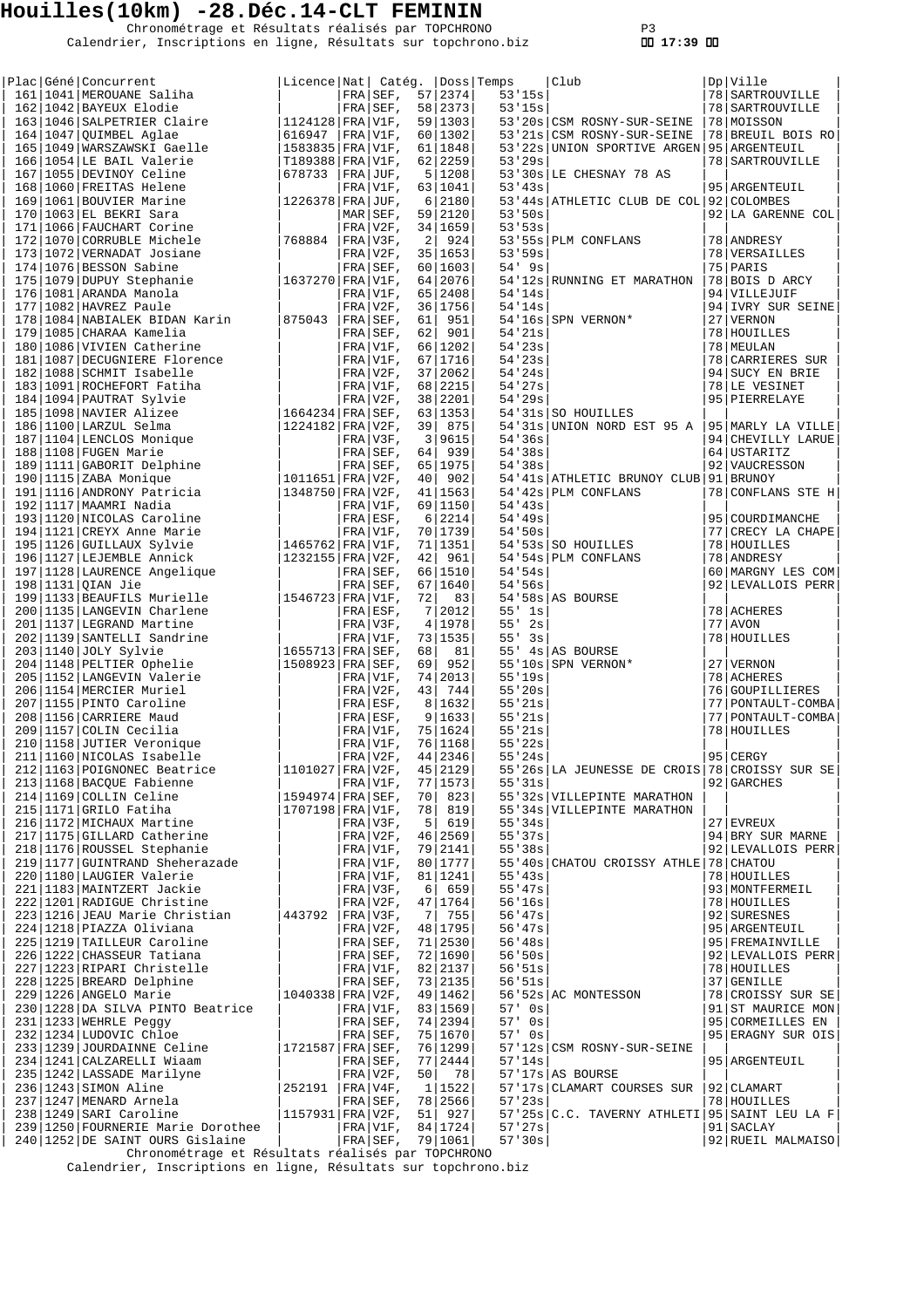Chronométrage et Résultats réalisés par TOPCHRONO P4 Calendrier, Inscriptions en ligne, Résultats sur topchrono.biz  **17:39** 

|  | Plac Géné Concurrent                                                                                                                                                                                                                         | Licence Nat  Catég.  Doss Temps |          |                     |                                | Club<br>$\mathbb{C}$ lub                       | Dp Ville          |
|--|----------------------------------------------------------------------------------------------------------------------------------------------------------------------------------------------------------------------------------------------|---------------------------------|----------|---------------------|--------------------------------|------------------------------------------------|-------------------|
|  |                                                                                                                                                                                                                                              |                                 |          |                     | 57'37s                         |                                                | 95 CORMEILLES EN  |
|  |                                                                                                                                                                                                                                              |                                 |          |                     | 57'40s                         |                                                | 95   FRANCONVILLE |
|  |                                                                                                                                                                                                                                              |                                 |          |                     | 57'31s                         |                                                | 78 CARRIERES SOUS |
|  |                                                                                                                                                                                                                                              |                                 |          |                     | 57'32s                         |                                                | 78 CHATOU         |
|  |                                                                                                                                                                                                                                              |                                 |          |                     |                                | 57'46s S/L UA MAISONS LAFF 78 MAISONS LAFFIT   |                   |
|  |                                                                                                                                                                                                                                              |                                 |          |                     |                                | 57'49s S/L CLUB ATHLETISME                     |                   |
|  |                                                                                                                                                                                                                                              |                                 |          |                     |                                |                                                | 78 GROSROUVRE     |
|  |                                                                                                                                                                                                                                              |                                 |          |                     | 57:55s                         |                                                | 75 PARIS          |
|  |                                                                                                                                                                                                                                              |                                 |          |                     | 57:57s                         |                                                | 78   SARTROUVILLE |
|  |                                                                                                                                                                                                                                              |                                 |          |                     | 57.57s                         |                                                | 93 AULNAY SOUS BO |
|  |                                                                                                                                                                                                                                              |                                 |          |                     | $58'$ 3s                       |                                                | 78 MARLY LE ROI   |
|  |                                                                                                                                                                                                                                              |                                 |          |                     | $58'$ 4s                       |                                                | 78 CARRIERES SUR  |
|  |                                                                                                                                                                                                                                              |                                 |          |                     | 58'11s                         |                                                | 78 HOUILLES       |
|  |                                                                                                                                                                                                                                              |                                 |          |                     |                                | $58'11s$ $S/L$ PLAISIR AC                      | 78 NEAUPHLE LE CH |
|  |                                                                                                                                                                                                                                              |                                 |          |                     |                                |                                                |                   |
|  |                                                                                                                                                                                                                                              |                                 |          |                     | 58'19s                         |                                                | 78 HOUILLES       |
|  |                                                                                                                                                                                                                                              |                                 |          |                     |                                | 58'20s CA GROUPE GONESSE VI                    |                   |
|  |                                                                                                                                                                                                                                              |                                 |          |                     |                                | $58'23s$ ES SUCY-EN-BRIE                       | 94 CRETEIL        |
|  |                                                                                                                                                                                                                                              |                                 |          |                     | 58'24s                         |                                                | 92   SURESNES     |
|  |                                                                                                                                                                                                                                              |                                 |          |                     | 58'25s                         |                                                | 41 CELLETTES      |
|  |                                                                                                                                                                                                                                              |                                 |          |                     | 58'26s                         |                                                | 78 HOUILLES       |
|  |                                                                                                                                                                                                                                              |                                 |          |                     | 58'27s                         |                                                | 95 BEZONS         |
|  |                                                                                                                                                                                                                                              |                                 |          |                     | 58'28s                         |                                                | 78 HOUILLES       |
|  |                                                                                                                                                                                                                                              |                                 |          |                     |                                |                                                |                   |
|  |                                                                                                                                                                                                                                              |                                 |          |                     | 58'28s                         |                                                | 95 ERMONT         |
|  |                                                                                                                                                                                                                                              |                                 |          |                     | 58'31s                         |                                                | 92   MEUDON       |
|  |                                                                                                                                                                                                                                              |                                 |          |                     |                                | 58'34s S/L FRANCONVILLE ATH                    |                   |
|  |                                                                                                                                                                                                                                              |                                 |          |                     | 58'36s                         |                                                | 92 SURESNES       |
|  |                                                                                                                                                                                                                                              |                                 |          |                     |                                | 58'36s UNION SPORTIVE ARGEN 95 ARGENTEUIL      |                   |
|  |                                                                                                                                                                                                                                              |                                 |          |                     | 58'38s                         |                                                | 95 ST GRATIEN     |
|  |                                                                                                                                                                                                                                              |                                 |          |                     | 58'38s                         |                                                | 95 ARGENTEUIL     |
|  |                                                                                                                                                                                                                                              |                                 |          |                     |                                |                                                |                   |
|  |                                                                                                                                                                                                                                              |                                 |          |                     | 58'41s                         |                                                | 80 AMIENS         |
|  |                                                                                                                                                                                                                                              |                                 |          |                     | $58'$ 42s                      |                                                | 78 LE PECQ        |
|  | 254   1231 SAPEI Laurence<br>254   1231 SAPEI Laurence<br>255   1232 LE BOURGEOIS Stephanie<br>255   1282 LE BOURGEOIS Stephanie<br>255   1282 LE BOURGEOIS Stephanie<br>267   1286   NARBEY Julie<br>267   1286   NARBEY Julie<br>268   129 |                                 |          |                     | 58'3s                          |                                                | 78 LES BREVIAIRES |
|  | 272   1311   ROUSSE DILLENSCHNEIDER Hel   FRA   VIF, 100   1710<br>273   1315   CHENOUFI Ahlem   1477366   FRA   SEF, 89   816<br>274   1317   LOPEZ FRANCO Anne Marie   1491368   FRA   VIF, 101   1610                                     |                                 |          |                     | 58'44s                         |                                                | 28 BREZOLLES      |
|  |                                                                                                                                                                                                                                              |                                 |          |                     |                                | 58'47s VILLEPINTE MARATHON   93 VILLEPINTE     |                   |
|  |                                                                                                                                                                                                                                              |                                 |          |                     |                                | 58'50s SEP PAVILLONS SOUS B 93 LE RAINCY       |                   |
|  |                                                                                                                                                                                                                                              |                                 |          |                     | 58'56s                         |                                                | 92 LEVALLOIS PERR |
|  |                                                                                                                                                                                                                                              |                                 |          |                     |                                |                                                |                   |
|  |                                                                                                                                                                                                                                              |                                 |          |                     |                                | 59' 0s UNION NORD EST 95 A   95 ROISSY EN FRAN |                   |
|  |                                                                                                                                                                                                                                              |                                 |          |                     | 59' 8s                         |                                                | 91 MASSY          |
|  |                                                                                                                                                                                                                                              |                                 |          |                     | 59'12s                         |                                                | $54$ NANCY        |
|  |                                                                                                                                                                                                                                              |                                 |          |                     |                                | 59'14s S/L CLUB ATHLETISME                     |                   |
|  |                                                                                                                                                                                                                                              |                                 |          |                     | 59'15s                         |                                                | 75   PARIS        |
|  |                                                                                                                                                                                                                                              |                                 |          |                     |                                | 59'16s ES SARTROUVILLE                         | 78   SARTROUVILLE |
|  |                                                                                                                                                                                                                                              |                                 |          |                     | 59'19s                         |                                                | 94 ST MAUR DES FO |
|  |                                                                                                                                                                                                                                              |                                 |          |                     |                                |                                                |                   |
|  |                                                                                                                                                                                                                                              |                                 |          |                     |                                | $59'23s$ AS BOURSE                             |                   |
|  |                                                                                                                                                                                                                                              |                                 |          |                     | 59'24s                         |                                                | 92 SEVRES         |
|  |                                                                                                                                                                                                                                              |                                 |          |                     | 59'25s                         |                                                | 59   WASQUEHAL    |
|  |                                                                                                                                                                                                                                              |                                 |          |                     | 59'27s                         |                                                | 78 HOUILLES       |
|  |                                                                                                                                                                                                                                              |                                 |          |                     |                                | 59'35s   DOMONT ATHLETISME                     |                   |
|  |                                                                                                                                                                                                                                              |                                 |          |                     |                                | 59'36s DOMONT ATHLETISME                       |                   |
|  |                                                                                                                                                                                                                                              |                                 |          |                     | 59'36s                         |                                                | 95 ST PRIX        |
|  |                                                                                                                                                                                                                                              |                                 |          |                     |                                | 59'45s AC BEAUCHAMP                            | 95   TAVERNY      |
|  |                                                                                                                                                                                                                                              |                                 |          |                     |                                |                                                |                   |
|  |                                                                                                                                                                                                                                              |                                 |          |                     | 59'46s                         |                                                | 95 ECOUEN         |
|  |                                                                                                                                                                                                                                              |                                 | FRA SEF, | 94   817            |                                | 1h 0' 9s VILLEPINTE MARATHON                   |                   |
|  |                                                                                                                                                                                                                                              |                                 |          | FRA SEF, 95   2090  | $1h$ $0'12s$                   |                                                | 95 CORMEILLES EN  |
|  |                                                                                                                                                                                                                                              |                                 |          | FRA V2F, 58 870     | $1h$ $0'14s$                   |                                                | 78 HOUILLES       |
|  |                                                                                                                                                                                                                                              | 1608188 FRA V1F, 113            |          | 617                 |                                | 1h 0'14s S/L CLUB ATHLETISME                   | 78 ADAINVILLE     |
|  | 221 1349  DOUKENCO SUZANNE<br>293  1349  DOURRUCH Julie<br>294  1352  MAILLARD Evelyne<br>295  1353  TOLLIER Francoise<br>296  1355  FRIGERE Laurence<br>296  1355  CHALMEL Patricia<br>292  1356  CHALMEL Patricia<br>292  1355  CHALMEL Pa | 1374185 FRA V2F,                |          | 59 2099             |                                | 1h 0'16s CLUB MULTI SPORTS DE 93 ROMAINVILLE   |                   |
|  |                                                                                                                                                                                                                                              | $ 1704464 $ FRA $ $ SEF,        |          | 96 1687             |                                | 1h 0'16s RUNNING ET MARATHON                   | 78 BOIS D ARCY    |
|  | 298   1357   KERLERO DE ROSBO Christell                                                                                                                                                                                                      |                                 |          | FRA SEF, 97   1718  | $1h$ $0'25s$                   |                                                | 95 VAUREAL        |
|  |                                                                                                                                                                                                                                              |                                 |          |                     |                                |                                                |                   |
|  | 299   1361   MATHIEU Marie Madeleine                                                                                                                                                                                                         |                                 |          | FRA V2F, 60 2391    | $1h$ $0.38s$                   |                                                | 75 PARIS          |
|  | 300   1362   HOUDOU Isabelle                                                                                                                                                                                                                 |                                 |          | FRA V1F, 114   1688 | $1h$ 0'39s                     |                                                | 78 HOUILLES       |
|  |                                                                                                                                                                                                                                              |                                 |          | FRA V2F, 61 1769    | $1h$ $0.48s$                   |                                                | 78 HOUILLES       |
|  | 301 1363 CHAUMOT Nadine<br>302 1364 REMOND Genevieve                                                                                                                                                                                         |                                 |          | FRA V1F, 115   1799 | 1h 0'49s                       |                                                | 78 LE VESINET     |
|  | 303 1366 DEOTTO BUISINE Catherine   1428300 FRA V2F, 62 1294                                                                                                                                                                                 |                                 |          |                     |                                | 1h 0'50s CSM ROSNY-SUR-SEINE                   |                   |
|  | 304   1367   DIEUDONNE Isabelle                                                                                                                                                                                                              |                                 |          | FRA V1F, 116   1226 | $1h$ $0.50s$                   |                                                |                   |
|  | 305   1368   FOURNIAL Sylvie                                                                                                                                                                                                                 | 351159                          |          | FRA V2F, 63 1296    |                                | 1h 0'50s CSM ROSNY-SUR-SEINE                   |                   |
|  |                                                                                                                                                                                                                                              |                                 |          |                     |                                |                                                |                   |
|  | 306   1369   KERAVIS Celine                                                                                                                                                                                                                  |                                 |          | FRA SEF, 98 583     | $1h$ $0.53s$                   |                                                |                   |
|  | 307   1370   SEVER Ayse                                                                                                                                                                                                                      |                                 |          | FRA V1F, 117   1334 | $1h$ 0'54s                     |                                                | 78 HOUILLES       |
|  | 308   1371   VENTURA Fernanda                                                                                                                                                                                                                |                                 |          | FRA V2F, 64   1335  | $1h$ 0'54s                     |                                                | 78 MARLY LE ROI   |
|  | 309 1371 VERTORA Fernanda<br>309 1372 LE GALL Francoise                                                                                                                                                                                      | $ 1005218 $ FRA $ V3F,$         |          | 9   1006            | $1h$ 0'55s                     |                                                | 78 POISSY         |
|  | 310   1373   CLEZARDIN Angelique                                                                                                                                                                                                             |                                 |          | FRA SEF, 99   1257  | $1h$ 0'55s                     |                                                | 78 HOUILLES       |
|  | 311   1375   PRIEST Genevieve                                                                                                                                                                                                                |                                 |          | FRA V2F, 65 1572    | $1h$ $0.58s$                   |                                                | 75 PARIS          |
|  | 312   1377   GUILLARD Stephanie                                                                                                                                                                                                              |                                 |          | FRA V1F, 118   1389 |                                | 1h 1' Os BERGER                                | 78 HOUILLES       |
|  |                                                                                                                                                                                                                                              |                                 |          |                     |                                |                                                |                   |
|  | 313   1378   BELLILI Karima                                                                                                                                                                                                                  | 677125                          |          | FRA V1F, 119   562  | $1h 1'$ $0s$                   |                                                |                   |
|  | 314   1380   GHENIM Audrey                                                                                                                                                                                                                   |                                 |          | FRA SEF, 100   1630 | 1h 1'14s                       |                                                | 78 POISSY         |
|  | 315 1381 DUFRESNE Delphine                                                                                                                                                                                                                   | 1701795 FRA V1F, 120  946       |          |                     |                                | 1h 1'25s AS MARCOUSSIS                         | 91   MONTLHERY    |
|  | 316   1383   CINNA Valerie                                                                                                                                                                                                                   |                                 |          |                     | FRA V1F, 121   1043   1h 1'27s |                                                | 93 BONDY          |
|  | 317   1385   BEAUFILS Emilie                                                                                                                                                                                                                 |                                 |          | FRA SEF, 101   1950 | 1h 1'39s                       |                                                | 14 CABN           |
|  | 318   1386   ARNAUD Pascale                                                                                                                                                                                                                  | 166629                          |          | FRA V1F, 122   2207 |                                | 1h 1'40s LES MUREAUX VAL DE S 78 LES MUREAUX   |                   |
|  | 319 1387 SOREAU Nathalie                                                                                                                                                                                                                     |                                 |          |                     | FRA V1F, 123   2298   1h 1'43s |                                                | 78   SARTROUVILLE |
|  |                                                                                                                                                                                                                                              |                                 |          |                     |                                |                                                |                   |
|  | 320   1389   MAGEUX Olivia                                                                                                                                                                                                                   |                                 |          | FRA V1F, 124   1631 | 1h 1'45s                       |                                                | 78 POISSY         |

Chronométrage et Résultats réalisés par TOPCHRONO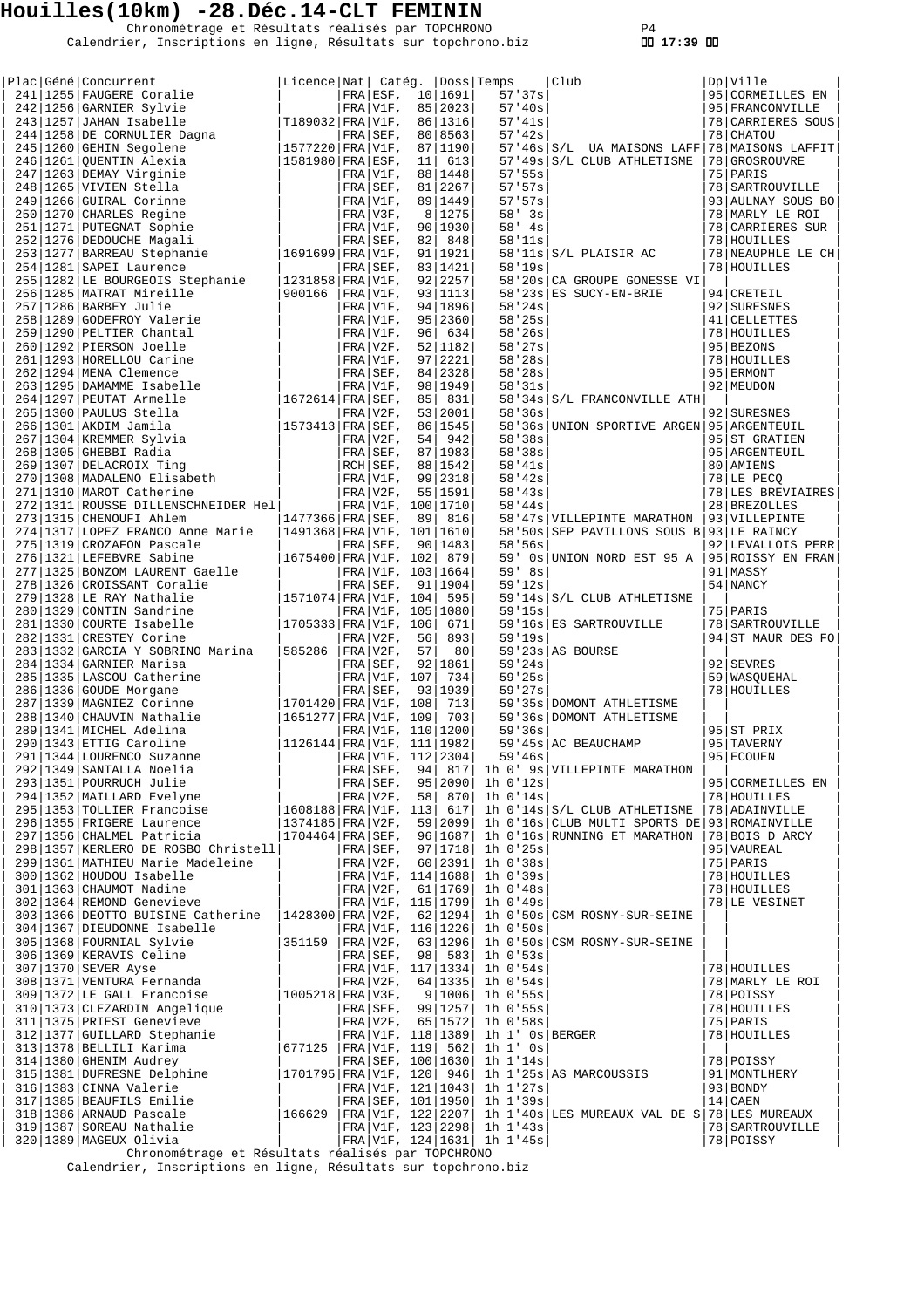Chronométrage et Résultats réalisés par TOPCHRONO P5 Calendrier, Inscriptions en ligne, Résultats sur topchrono.biz  **17:39** 

| FRA V2F, 77 2458 <br>$1h$ $7.54s$                                                                                                                                                                                                                                                | 95 MERY SUR OISE                |
|----------------------------------------------------------------------------------------------------------------------------------------------------------------------------------------------------------------------------------------------------------------------------------|---------------------------------|
| 374 1476 DELAMARRE Isabelle<br>375   1478   GAMEIRO Margaret<br> 1543690 FRA V2F, 78  610 <br>1h 7'55s CA MANTES-LA-VILLE                                                                                                                                                        |                                 |
| 376   1480   RANCON Marie<br>FRA SEF, 125   2185  <br>1h 7'56s                                                                                                                                                                                                                   | 75 PARIS                        |
| FRA V1F, 134   1384  <br>$1h$ $8'15s$                                                                                                                                                                                                                                            |                                 |
| 376   1480   RANCON Marie<br>377   1481   CARTIER Myriam<br>378   1482   FOURNIER Odile<br>379   1486   SECCI Sandrine<br>381   1489   EDMBOT GAUDIN Anne<br>381   1489   EAP Sandrine<br>381   1492   DESCROIX Sarah<br>383   1493   NICOLA<br>FRA V2F, 79   1697  <br>1h 8'18s | 92 RUEIL MALMAISO               |
| FRA V1F, 135   1397  <br>1h 8'29s ACAH                                                                                                                                                                                                                                           | 78 HOUILLES                     |
| FRA V1F, 136   2310  <br>1h 8'45s<br>FRA SEF, 126   1980                                                                                                                                                                                                                         | 78 CARRIERES SUR<br>78 HOUILLES |
| $1h$ 9'43s<br>FRA SEF, 127   2415  <br>$1h$ 9'52s                                                                                                                                                                                                                                | 92 SURESNES                     |
| 5 2222 <br>$FRA CAF$ ,<br>1h10'20s                                                                                                                                                                                                                                               | 95 COURDIMANCHE                 |
| FRA SEF, 128 726<br>1h10'27s                                                                                                                                                                                                                                                     | 38 LE PONT DE CLA               |
| FRA SEF, 129 724<br>1h10'27s                                                                                                                                                                                                                                                     | 78 HOUILLES                     |
| GBR V1F, 137   2409  <br>1h10'29s                                                                                                                                                                                                                                                | 78   MAISONS LAFFIT             |
| FRA V1F, 138   2300  <br>1h10'41s                                                                                                                                                                                                                                                | 78 HOUILLES                     |
| FRA SEF, 130   2274  <br>1h10:52s                                                                                                                                                                                                                                                | 95 BEZONS                       |
| FRA V1F, 139   1365  <br>1h11'11s ACAH                                                                                                                                                                                                                                           | 78 HOUILLES                     |
| 390   1506   LOEUILLET Francoise<br>FRA V2F, 80 1441 <br>1h12' 8s<br>391   1507   FAUCHEREAU Solange                                                                                                                                                                             | 78 CARRIERES SUR                |
| $1h12'35s$ AS BOURSE<br> 578382  FRA V3F, 16  550 <br>392 1511 CLOVIS KIMBOO Valerie<br>FRA V1F, 140   8374  <br>1h12'39s                                                                                                                                                        | 78 GUYANCOURT                   |
| 393   1512   MONTFRAIX Julie<br>FRA SEF, 131   1363  <br>$1h12$ '51s $ACAH$                                                                                                                                                                                                      | 78 HOUILLES                     |
| 394   1513   LOFERME Noelle<br>FRA SEF, 132   1657  <br>1h12:51s                                                                                                                                                                                                                 | 78 MESNIL SAINT D               |
| 395   1520   LESIEUR Nathalie<br>FRA V1F, 141   1875  <br>1h13'17s                                                                                                                                                                                                               | 78 MANTES LA JOLI               |
| 396   1525   HANTEVILLE Marion<br>FRA ESF, 14   1282   1h13 ' 42s                                                                                                                                                                                                                | 78 LES MUREAUX                  |
| 397   1529   GUERY Eva<br>FRA CRF, 6 2347 <br>$1h15$ '20s<br>95 CERGY                                                                                                                                                                                                            |                                 |
| 398   1534   LAROSE Edith<br>FRA V3F, 17 1166 <br>1h18'22s                                                                                                                                                                                                                       |                                 |
| FRA V2F, 81 1169 <br>399 1535 LEMOINE Catherine<br>100 1509 DEPOTER Maria<br>1h18'22s                                                                                                                                                                                            |                                 |
| POR V2F, 82 1923 1h20'9s <br>Chronométrage et Résultats réalisés par TOPCHRONO                                                                                                                                                                                                   | 78 HOUILLES                     |